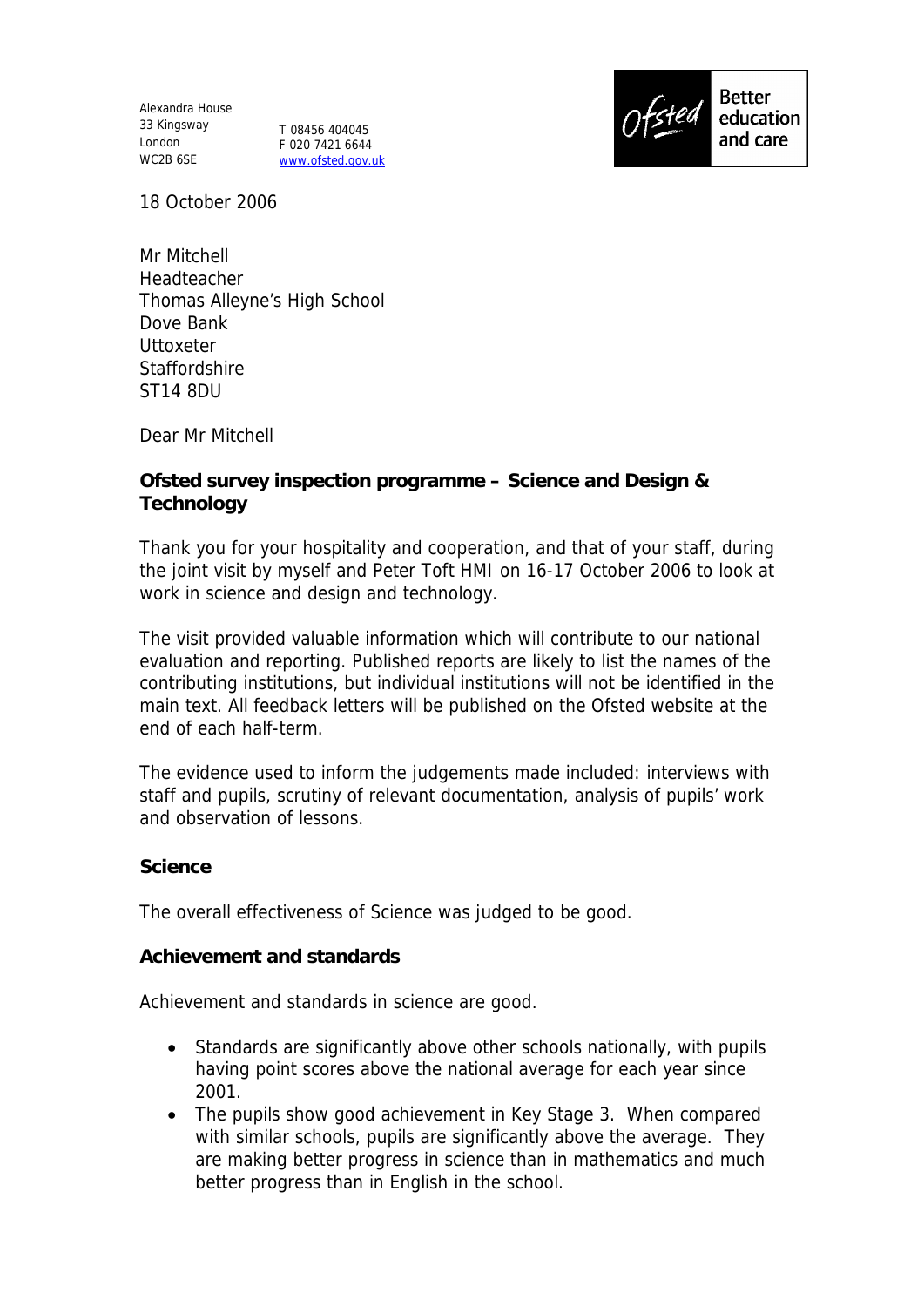- In Key Stage 4 performance at GCSE is not as good as in Key Stage 3. While the proportion of GCSEs awarded at grades A\* - C are above the national average, they are not as far ahead of similar schools as they are in Key Stage 3.
- Measures of success show Key Stage 4 performance in science above that for English and mathematics.
- At A level students are again showing performance that is above the national average.

**Quality of teaching and learning**

The quality of teaching and learning in science is variable from satisfactory to outstanding with the majority of lessons being at least good.

- The quality of teaching is inconsistent and more should be done to lift the quality of the weaker teaching.
- In the poorer lessons teaching makes less demand on pupils, and there is less variety of activity to engage pupils. Questioning style is limited and does not challenge pupils sufficiently or require them to participate effectively.
- In the best lessons there are high levels of engagement, pupils are challenged by questions that are targeted at individuals to check understanding and raise levels of application. Also in the best lessons pupil's views and ideas are canvassed, and teachers respond positively to pupils' ideas prompting them to behave responsibly.
- In a minority of lessons behaviour is poor, and in interviews pupils describe how lessons have been disrupted by poor behaviour. The need to improve behaviour management has been recognised by the head of department.
- The facilities of some science rooms are poor and the limited access to information and communication technology (ICT) constrains what can be done.

**Quality of the curriculum**

The quality of the curriculum is good.

- The content of Key Stage 3 scheme of work meets the requirements of the National Curriculum.
- Pupils describe how they find difficulties with having three teachers for science in Key Stage 3.
- In Key Stage 4 and post-16 there is a good range of courses to meet the needs of pupils.
- The school has taken a rational approach to provision of courses in Key Stage 4, and shows flexibility concerning future provision and a willingness to innovate for the benefit of pupils.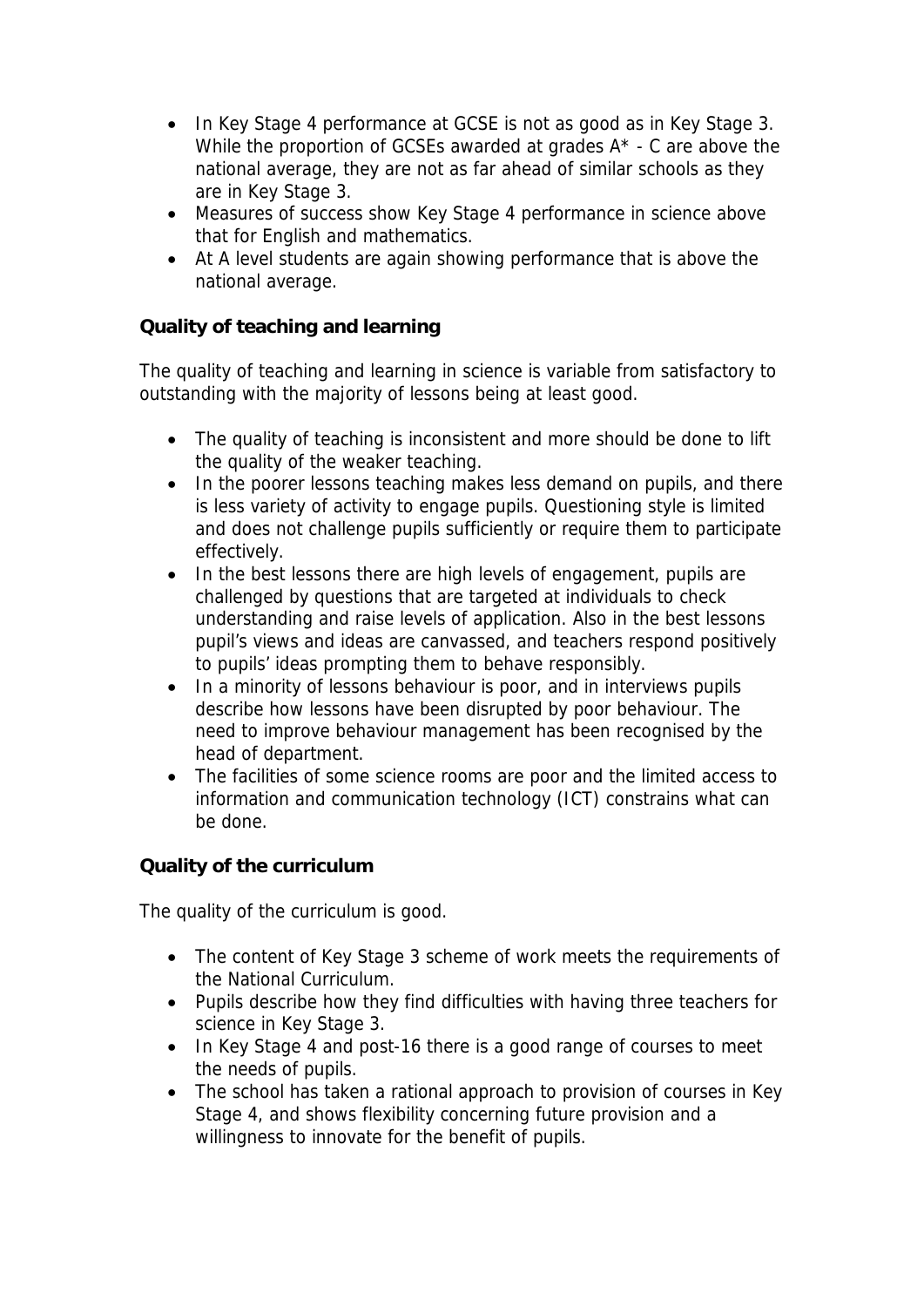### **Leadership and management**

Leadership and management in Science are good.

- The head of science has only been in post a few weeks, but has already made an accurate appraisal of the development needs for the department.
- Communication in the department is well organised and effective. Minutes of meetings and memoranda are systematic and clear, and reflect a strong priority for collaborative working and team building.
- The priorities for development identified by the head of department are well judged and include the development of: improved schemes of work; the more systematic inclusion of science investigation in schemes of work; improvement of ICT resources; better data collection and analysis to identify effective teaching and learning and to set targets and track success with pupils; improvement of behaviour management; implementing assessment for learning more fully.

### **Inclusion**

Provision for inclusion is good.

 Pupils are making progress equally well across all groups. In class teachers, on the whole, ensure all pupils have the opportunity to learn in line with their attainment.

**Areas for improvement, which we discussed, included:** 

- ensuring that the skills of science investigation are planned into the work programme for pupils, both to develop skills of scientists but to support more effective learning
- using the opportunity of revision of Key Stage 3 scheme of work to identify opportunities to develop more systematically skills of literacy, numeracy, and to promote social, moral, spiritual and cultural development
- encourage consistently high standards of teaching through thorough monitoring and the sharing of good practice.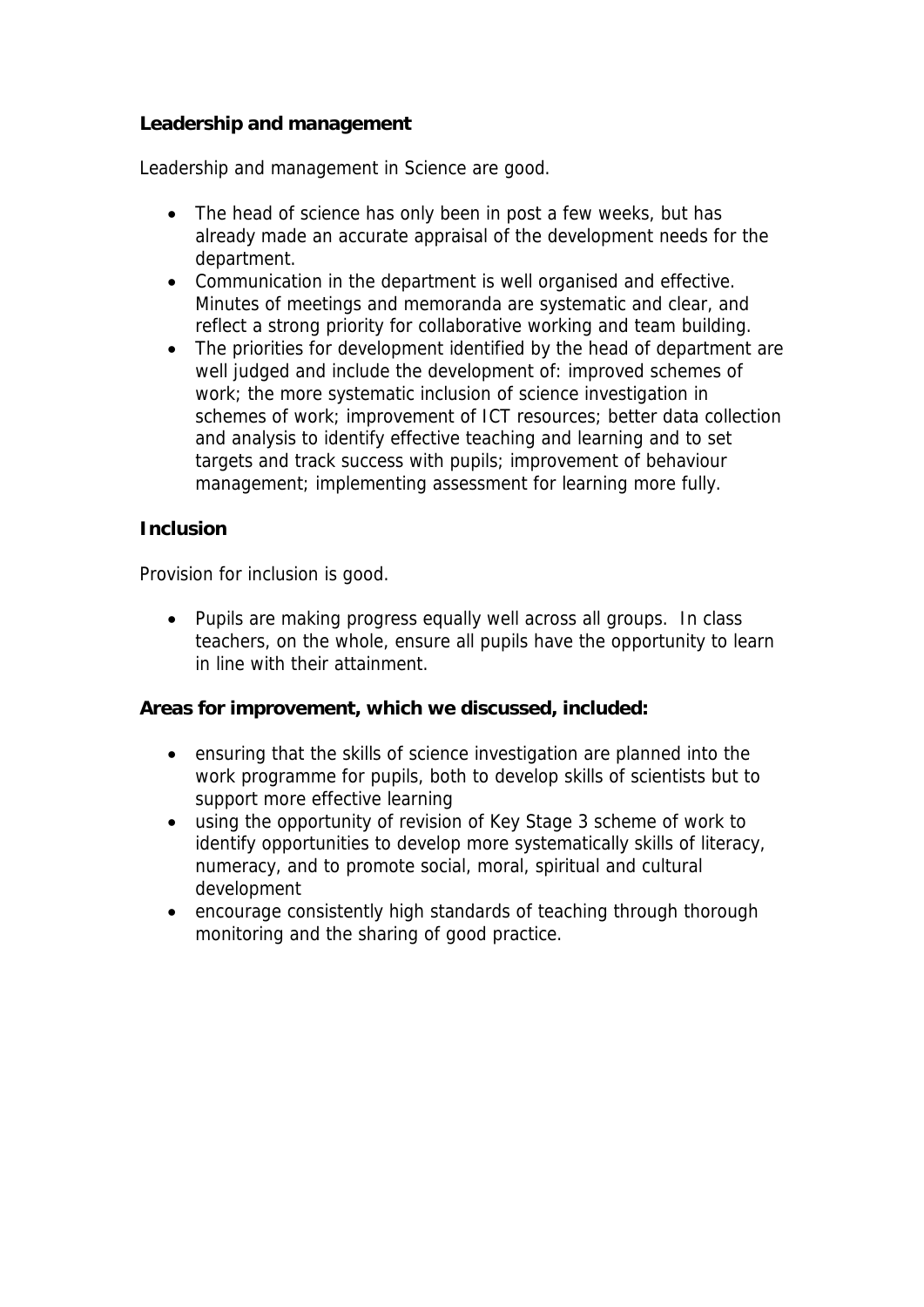# **Design and Technology**

The overall effectiveness of design and technology (D&T) was judged to be good. D&T has some very good features and the potential to become excellent.

#### **Achievement and standards**

Standards are high and rising.

- Standards are well above national averages, especially so in GCSE and Year 12 coursework. Students enter the school with varied experiences of D&T and make good progress to reach these high standards.
- Good and sometimes excellent levels of design capability are achieved throughout the school. Students evaluate objectively and carefully. Making skills are generally good within a wide range of the subject's focus areas.
- Standards are rising and the department has recently been effective in helping abler students achieve the highest grades in the GCSE examinations.
- Students' behaviour and motivation are generally good and often excellent in D&T lessons.

### **Quality of teaching and learning**

The quality of teaching and learning is good, with some excellent aspects.

- Students are effectively taught by well qualified specialist teachers.
- The school is effective in helping teachers to improve their teaching methods.
- Staff use excellent methods to teach designing and this underpins the students' high levels of design capability.
- Work is marked routinely and accurately and good common systems for recording results and conveying them to students are used by staff.

### **Quality of the curriculum**

The quality of the curriculum is good.

- The early specialisation in D&T focus areas works very well in enabling students to make sustained progress and to learn in depth.
- The courses are based on a good range of interesting and modern design and make projects and are well supported by good teaching materials for the more theoretical aspects of D&T.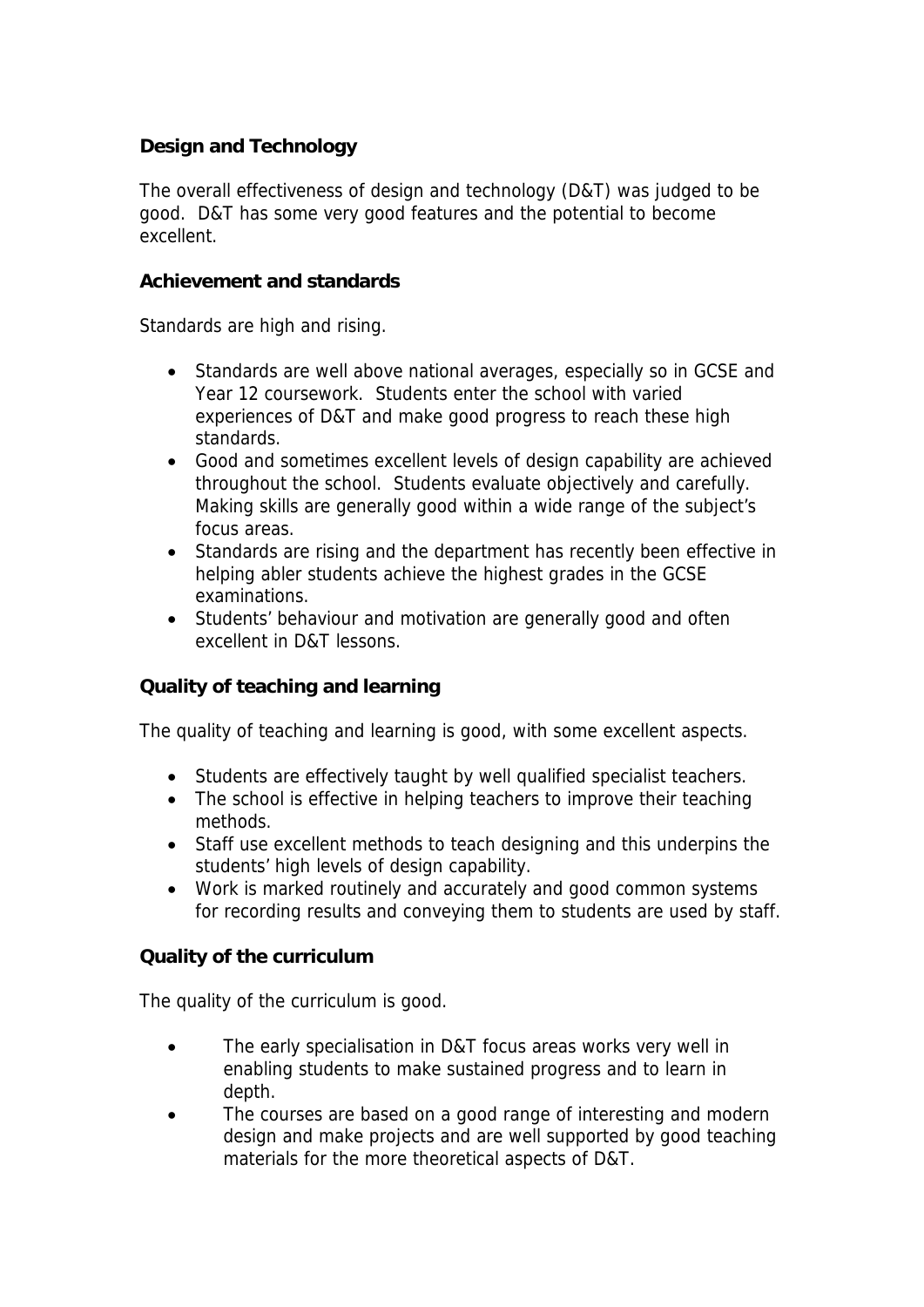- Sixth form courses are well established and the decision to choose a course for Year 12 which is focused more on designing than on written case studies has led to an improvement in students' D&T capabilities.
- Extensive extra-curricular activities enrich students' experiences very well.

# **Leadership and management**

This subject is very well led and managed.

- The school senior management support D&T very well and have a clear view of its strengths and weaknesses.
- Support from local industry is very strong.
- Improvement planning is sharply focused and steps to bring about carefully managed improvements.
- The department is very well run and there is a good collaborative atmosphere among staff.

### **Inclusion**

The subjects' contribution to the inclusion of students is good.

- Pupils with learning difficulties are well supported in lessons.
- Effective steps are being taken to challenge abler pupils, especially so in the Year 10 acceleration group.

**Areas for improvement, which we discussed, included:**

- raise the effectiveness of all teaching to the level of the best by, for example, sharpening the focus on individual students in discussions, allowing them to answer questions at length and ensuring that they use tools and machinery safely and efficiently
- raise standards, including for abler students, by strengthening their concentration whilst designing, reviewing teaching for the written examinations and evaluating the impact of early entry for GCSE on the grades achieved
- routinely measure your curriculum and resourcing against best practice elsewhere, especially by systematically reviewing the support materials developed by external agencies.

I hope these observations are useful as you continue to develop science and D&T in the school.